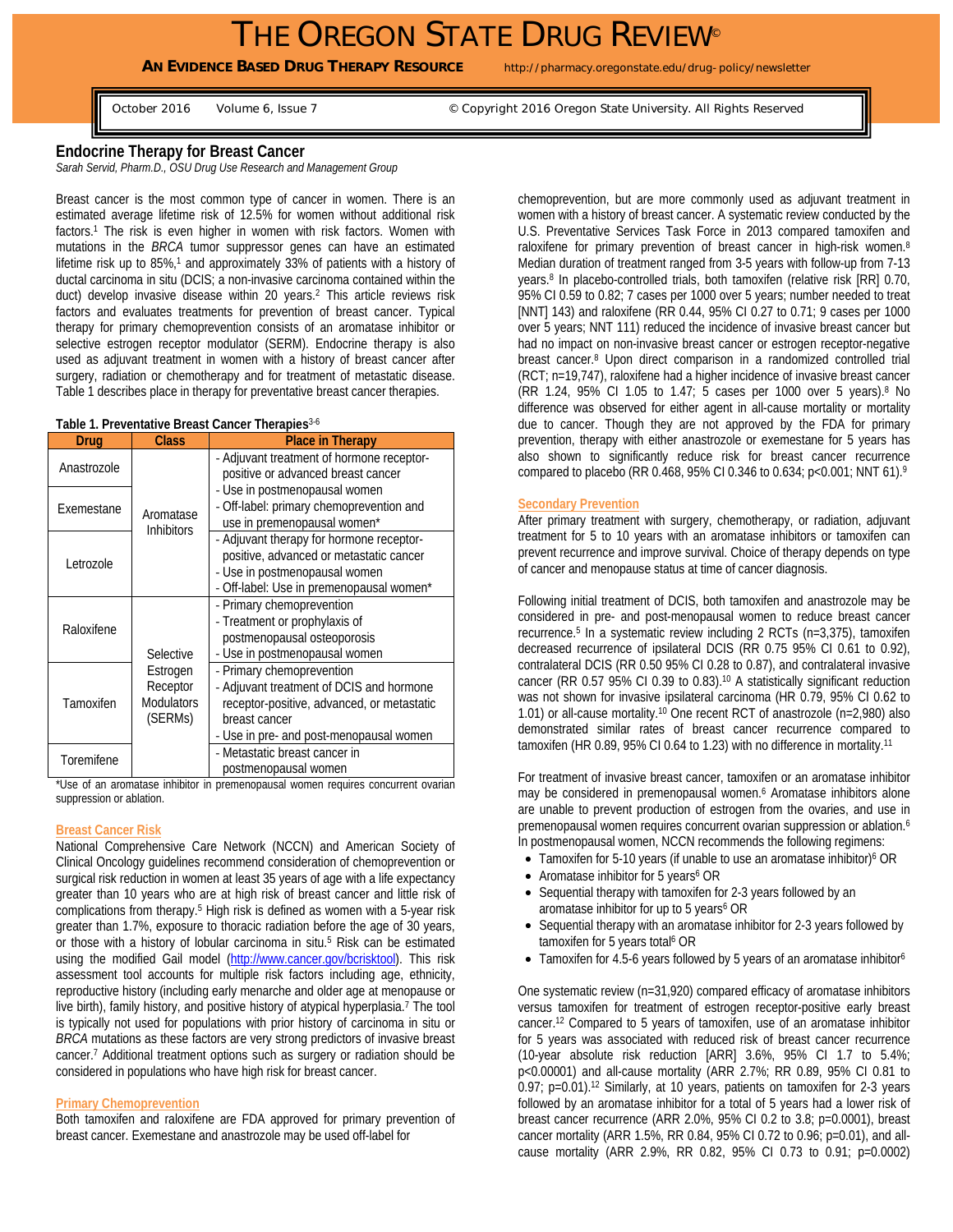compared to 5 years of tamoxifen.12 Because aromatase inhibitors improve survival and reduce disease recurrence, NCCN guidelines recommend tamoxifen monotherapy only in women who remain premenopausal for the duration of their treatment or those unable to tolerate aromatase inhibitors.<sup>6</sup>

Total treatment duration is typically 5 to 10 years following primary treatment. Evidence from 1 systematic review suggests that extending therapy to 10 years improves breast cancer survival (OR 0.87; 95% CI 0.81 to 0.95; p=0.001) and relapse-free survival (OR 0.79; 95% CI 0.68 to 0.92; p=0.002) compared to 5 years of therapy.13 However, other systematic reviews have found no difference in all-cause mortality in patients receiving 10 or 5 years of therapy.14,15 In addition, evidence for use of an aromatase inhibitor beyond 5 years is limited. One RCT (n=1,918) has examined letrozole versus placebo as extended therapy for 5 years following completion of an initial 4.5 to 6 years of an aromatase inhibitor. This trial demonstrated reduced rates of diseasefree survival and breast cancer recurrence (HR 0.66, 95% CI 0.48 to 0.91). 16 Nonetheless, due to limited evidence, current standard of care for aromatase inhibitor use is a maximum of 5 years alone or in combination with tamoxifen.

# **Safety of Endocrine Therapy**

Risks and benefits of treatment must be weighed carefully especially when used in the risk reduction setting (women with DCIS or at high risk of breast cancer). In women with a history of invasive cancer, benefits of therapy generally outweigh the risks. The results of several high quality systematic reviews examining the safety of these agents are summarized here.

**Endometrial Cancer –** Tamoxifen is consistently associated with a higher risk of endometrial cancer compared to other treatments. When compared directly to tamoxifen, raloxifene had 5 fewer cases of endometrial cancer per 1000 women (RR 0.55, 95% CI 0.36 to 0.83).8 Aromatase inhibitors also demonstrated a significantly decreased risk compared to tamoxifen (10-year ARR 0.8%; RR 0.33, 95% CI 0.21 to 0.51; p<0.0001).12 Risk of cancer in women taking tamoxifen also increases with age. Compared to placebo, women over 50 years of age had a significant increased risk for endometrial cancer (RR 3.32, 95% CI 1.95 to 5.67; p<0.0001), but no difference was seen in women less than 50 years of age (RR 1.19, 95% CI 0.53 to 2.65; p=0.60).17 **Thromboembolic Events –** Risk of venous thromboembolic events (VTE) is increased with both tamoxifen (RR 1.93, 95% CI 1.41 to 2.64; 4 cases in 1000 women) and raloxifene (RR 1.60, 95% CI 1.15 to 2.23; 7 cases in 1000 women) compared to placebo.8 Upon direct comparison to tamoxifen, raloxifene had lower risk of VTE (RR 0.75, 95% CI 0.60 to 0.93; 4 cases in 1000 women).8 Compared to placebo, rates of pulmonary embolism (PE) were significantly increased with tamoxifen (RR 2.69, 95% CI 1.12 to 6.47), but failed to reach statistical significance with raloxifene (RR 2.19, 95% CI 0.97– 4.97).8 Raloxifene was also associated with a higher stroke mortality compared to placebo (RR 1.49, 95% CI 1.00 to 2.24).8 Compared to tamoxifen, aromatase inhibitors demonstrated decreased odds of VTE (ARR 1.3%; OR 0.55, 95% CI 0.46 to 0.64; p<0.001).18

**Ocular Effects –** In a systematic review of primary prevention trials, rate of cataracts was higher in tamoxifen users than in those taking raloxifene (RR 0.80, 95% CI 0.72 to 0.95; 15 cases per 1000 women).8

**Fractures and Musculoskeletal Effects –** Tamoxifen and raloxifene are typically associated with decreased rates of fractures. In postmenopausal women, these SERMs act as estrogen agonists in bone tissue and can help prevent osteoporosis. In a systematic review of primary prevention RCTs, rates of vertebral fractures were reduced with raloxifene (RR 0.61, 95% CI 0.54 to 0.69; 7 cases in 1000 women), non-vertebral fractures were reduced with tamoxifen (RR 0.66, 95% CI 0.45 to 0.98; 3 cases in 1000 women), and rates of vertebral fractures were similar with direct comparison of the agents.<sup>8</sup> Compared to tamoxifen, aromatase inhibitors were associated with a 2.7% increased risk of fractures at 5 years (RR 1.42 95% 1.28 to 1.57; p<0.0001), and risk remained elevated in the 5 years after treatment discontinuation (RR 1.29, 95% 1.09 to 1.53;  $p=0.003$ ).<sup>12</sup> Other adverse effects commonly associated with aromatase inhibitors include arthralgias and myalgias.<sup>3,4</sup> Because adherence to endocrine therapy is often poor, with reported non-

adherence rates of 10.8% to 85%,19 these adverse effects must be considered carefully as they may be limiting factors to treatment.

## **Conclusions**

As primary chemoprevention, use of endocrine therapy decreases incidence of breast cancer without any effect on mortality. Compared to raloxifene upon long-term follow up, tamoxifen was associated with lower rates of recurrent breast cancer. However, tamoxifen is also associated with increased rates of endometrial cancer, thrombotic events, and cataracts. When used as primary chemoprevention, the risks and benefits of therapy must be weighed carefully. As adjuvant treatment of invasive breast cancer, aromatase inhibitors have demonstrated reduced disease recurrence and mortality compared to tamoxifen. More information on these treatment options, along with other therapeutic reviews, can be found on the Oregon Health Plan feefor-service searchable preferred drug list at http://www.orpdl.org/drugs/.

*Peer Reviewed By: Joseph Bubalo, PharmD, BCPS, BCOP, Asst. Professor of Medicine and Oncology Clinical Pharmacy Specialist, OHSU Hospital and Clinics, and*  Jacqueline Vuky, M.D., Community Hematology Oncology, OHSU Knight Cancer *Institute* 

## References:

- DynaMed [internet database]. Ipswich, MA: EBSCO Publishing. Updated July 25, 2016. Accessed August 24, 2016.
- 2. Staley H, McCallum I, Bruce J. Postoperative tamoxifen for ductal carcinoma in situ: Cochrane systematic review and meta-analysis. *Breast.* 2014;23(5):546-551.
- 3. Micromedex Healthcare Series [internet database]. Greenwood Village, CO: Truven Health Analytics, Inc. Updated Periodically. Accessed August 17, 2016.
- 4. Lexicomp [internet database]. Hudson, OH: Wolters Kluwer. Updated periodically. Accessed August 17, 2016.
- 5. National Comprehensive Cancer Network. NCCN Clinical Practice Guidelines in Oncology: Breast Cancer Risk Reduction Version 1.2016. https://www.nccn.org/. Accessed September 03, 2016.
- 6. National Comprehensive Cancer Network. NCCN Clinical Practice Guidelines in Oncology: Breast Cancer Version 2.2016. https://www.nccn.org/. Accessed September 03, 2016.
- 7. Breast Cancer Risk Assessment Tool. National Cancer Institute. http://www.cancer.gov/bcrisktool. Updated May 16, 2011. Accessed August 31, 2016.
- 8. Nelson HD, Smith MEB, Griffin JC, Fu R. Use of medications to reduce risk for primary breast cancer: a systematic review for the U.S. Preventive Services Task Force. *Ann Intern Med.* 2013;158(8):604-614.
- Mocellin S, Pilati P, Briarava M, Nitti D. Breast cancer chemoprevention: a network meta-analysis of randomized controlled trials. *J Natl Cancer Inst.*  2016;108(2).
- 10. Staley H, McCallum I, Bruce J. Postoperative tamoxifen for ductal carcinoma in situ. *Cochrane Database Syst Rev.* 2012;10:CD007847.
- 11. Forbes JF, Sestak I, Howell A, et al. Anastrozole versus tamoxifen for the prevention of locoregional and contralateral breast cancer in postmenopausal women with locally excised ductal carcinoma in situ (IBIS-II DCIS): a double-blind, randomised controlled trial. *Lancet.* 2016;387(10021):866-873.
- 12. Early Breast Cancer Trialists' Collaborative Group. Aromatase inhibitors versus tamoxifen in early breast cancer: patient-level meta-analysis of the randomised trials. *Lancet.* 2015;386(10001):1341-1352.
- 13. Petrelli F, Coinu A, Cabiddu M, Ghilardi M, Lonati V, Barni S. Five or more years of adjuvant endocrine therapy in breast cancer: a meta-analysis of published randomised trials. *Breast Cancer Res Treat.* 2013;140(2):233-240.
- 14. Josefsson ML, Leinster SJ. Aromatase inhibitors versus tamoxifen as adjuvant hormonal therapy for oestrogen sensitive early breast cancer in post-menopausal women: meta-analyses of monotherapy, sequenced therapy and extended therapy. *Breast.* 2010;19(2):76-83.
- 15. Al-Mubarak M, Tibau A, Templeton AJ, et al. Extended adjuvant tamoxifen for early breast cancer: a meta-analysis. *PLoS One.* 2014;9(2):e88238.
- 16. Goss PE, Ingle JN, Pritchard KI, et al. Extending aromatase-inhibitor adjuvant therapy to 10 years. *N Engl J Med.* 2016;375(3):209-219.
- 17. Iqbal J, Ginsburg OM, Wijeratne TD, et al. Endometrial cancer and venous thromboembolism in women under age 50 who take tamoxifen for prevention of breast cancer: a systematic review. *Cancer Treat Rev.* 2012;38(4):318-328.
- 18. Amir E, Seruga B, Niraula S, Carlsson L, Ocana A. Toxicity of adjuvant endocrine therapy in postmenopausal breast cancer patients: a systematic review and metaanalysis. *J Natl Cancer Inst.* 2011;103(17):1299-1309.



Oregon DUR Board Newsletter Produced by OSU COLLEGE of PHARMACY DRUG USE RESEARCH & MANAGEMENT Managing Editor: Kathy Sentena sentenak@ohsu.edu